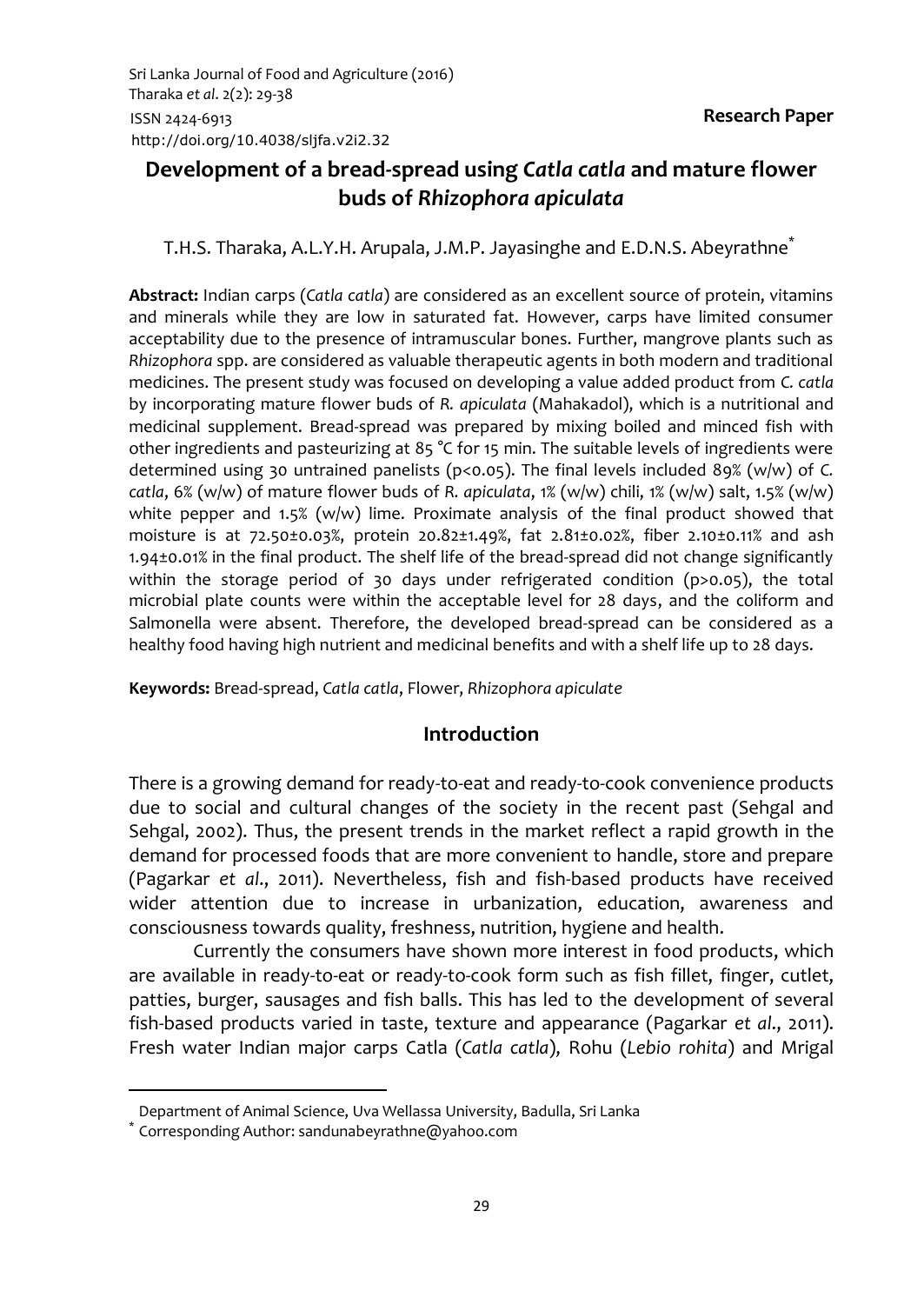(*Cirrhinus mrigal*) are considered as the high-protein table fish species, where carps have limited consumer acceptability due to the presence of intramuscular bones (Sehgal and Sehgal, 2002). Processing of carp for value-addition would enhance their acceptability and market value (Pawar *et al*., 2012).

Developing a fish-based product from fresh water carp is useful in promoting the consumption of fresh water fish by overcoming its limitations such as the unpleasant color, odor and taste. Fish provides not only high-value protein, but also a wide range of essential micronutrients, including various vitamins (A, B and D), minerals (including Ca, I, Zn, Fe and Se) and polyunsaturated omega-3 fatty acids (docosahexaenoic acid and eicosapentaenoic acid) (Pauly and Froese, 2012). The total lipid content of *Catla* spp. has been reported to be high, ranging from 1.2% to 7.9%, saturated fatty acids (SFA) were the most abundant (60.92%), and polyunsaturated fatty acids (PUFA) was 12.5% (Jakhar *et al*., 2012). Recent studies identified the initial moisture content, protein, fat and ash content of Catla mince to be 78.65±0.72%, 16.64 ± 0.34%, 2.23 ± 0.08% and 1.05 ± 0.03%, respectively (Vanitha *et al*., 2013).

The medicinal value of mangroves provide priceless therapeutic agents, both in modern and traditional systems of medicine (Revathi *et al.*, 2014). *Rhizophora apiculata* (*Mahakadol*; family Rhizophoracea), is an important mangrove plant used in traditional medicines in Asia and Africa, The most commonly used species of family *Rhizophoraceae,* are *R. apiculata, R. mucronata* and *R. mangle* (Abidin *et al*., 2013). *Rhizophora apiculata* contains an abundance of biologically active compounds due to its special salt-tolerant living surroundings (Rahim *et al.,* 2008). They are rich sources of secondary metabolites such as steroid, triterpens, saponnins, flavonoids, alkaloids and tannins (Jadhav and Jadhav, 2012). It is reported that R. *apiculata* contains flavanoids, tannin, catechin, anthroquinone, and phenolic groups. Many flavonoids specifically affect the function of enzymes involved in inflammatory processes. Tannins have strong effective antioxidant activity. Flavonoids have important effects in plant biochemistry and physiology, and are known to possess anti-inflammatory, anti-oxidant, anti-allergic, and anti-carcinogenic properties (Rahim *et al*., 2008).

*Rhizophora* leaves are used to treat diarrhea traditionally, and the fruits are consumed. The bark, flowers, fruits, leaves of *R. apiculata* are used to treat various types of diseases like diarrhea, hemostatic, hepatitis and typhoid (Bandaranayake, 1998) and also as an antiemetic, antiseptic agent, which can arrest bleeding. Several studies have proven that *R. apiculata* plant has various functional properties including antioxidant activities in its bark extracts (Rahim *et al*., 2008), antiinflammatory and anti-tumor activity (Prabhu and Guruvayoorappan, 2012), antimicrobial activities of tannins from bark extracts (Lim*et al*., 2006) and anti-viral properties of polysaccharide from leave extracts showing anti-HIV activity (Premanathan *et al*.,1999). In Malaysia *R. apiculata* flower buds are a source of food for the villagers as they are easily available and could consume raw. In addition, it is also known to help improving the appetite of patients recovering from fever (Baba *et al*., 2013). Therefore, development of a fish-based product incorporating flower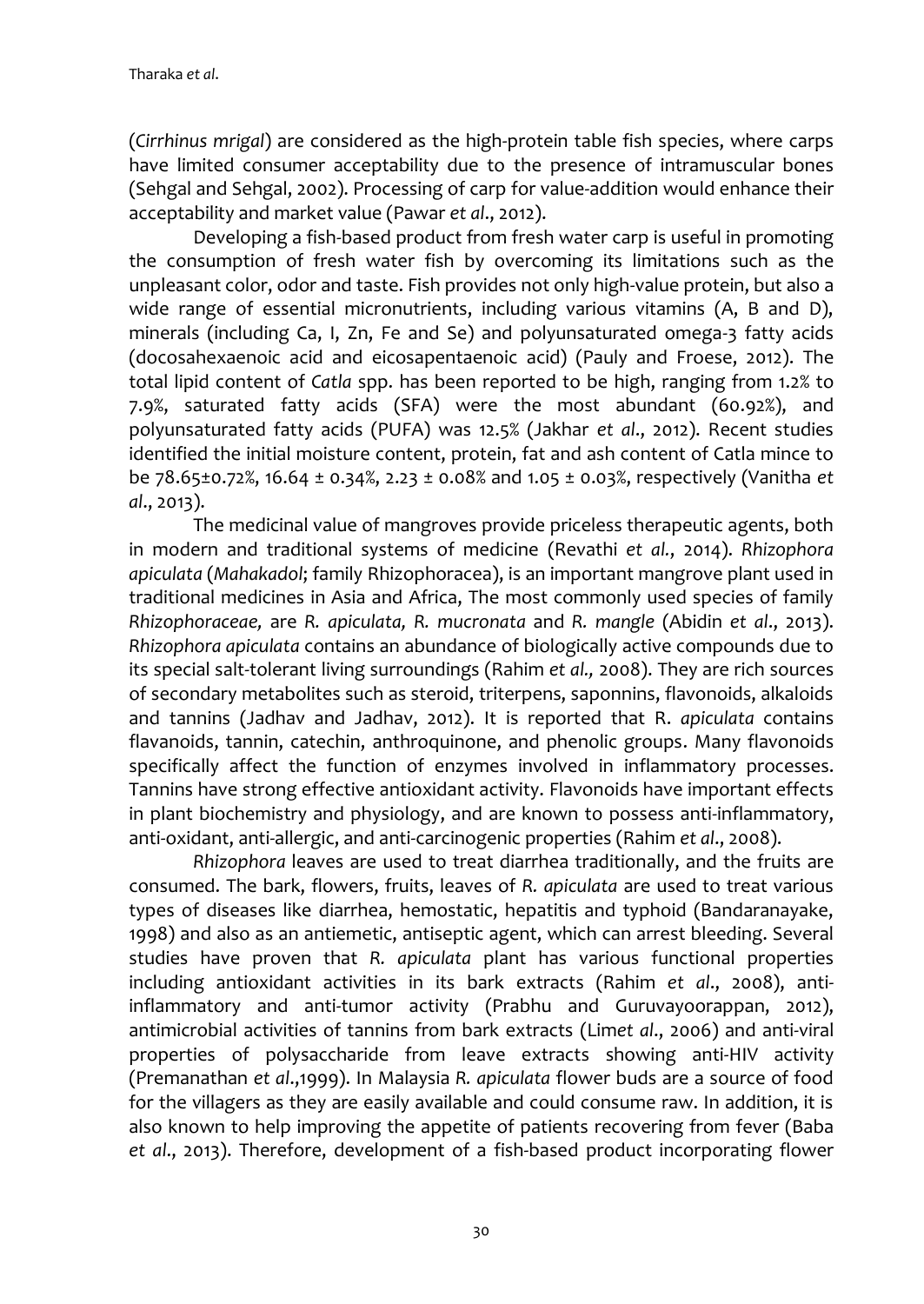buds of *R. apiculata* could provide therapeutic effects as well as help reducing the undesirable organoleptic characteristics of the fresh water fish. The present study was thus attempted to develop ready-to-eat bread-spread using Catla and mature flower buds of *R. apiculata.*

# **Materials and Methods**

Medium size, matured Catla (*Catla catla*) with average weight of 950±4 g and 7 months of age were purchased from the local fish market. Mature flower buds of *Rhizophora apiculata* were collected from Trincomalee in Sri Lanka. The samples were brought to the laboratory of Uva Wellassa University at Badulla and stored under refrigerated condition. Spices for the preparation of bread-spread were purchased from the local market and violet red bile agar (Himedia, India), Eosin methylene blue agar (Oxoid, England), buffered peptone water (Himedia, India) brilliant green agar (Himedia, India), *Salmonella* enrichment broth (Sigma-Aldrich, Switzerland), total plate count agar (Himedia, India) were used to determine the microbiological parameters.

## **Preparation of bread-spread**

The whole fish was washed with running water, degutted and skinned to make fillets. After boiling for 20 min, the fish fillets were minced to make a fine paste. Mature flower buds of *R. apiculata* were also washed with running water and the calyxes of the buds were removed. Cleaned flower buds were ground by using a mechanical grinder (IS 4250, Jaipan family mate, India) until fine powder. Preliminary investigations were conducted to determine the suitable levels of other ingredients (fine powder of mangroves flower buds, salt, chili powder, white pepper and lime juice) to be mixed with minced fish as described below. After mixing all ingredients, the mixture was ground by using a grinder. Finally bread-spread was pasteurized at 85 °C for 15 min.

## **Preliminary investigations**

A series of preliminary trails were conducted to determine the best ingredients percentages for the final recipe. Different levels of Catla and mature flower buds of *R. apiculata* were used to prepare the bread-spread samples. While selecting the best combination of Catla and mature flower buds of *R. apiculata*, other ingredients (salt, chili powder, white paper and lime juice) were added at a constant level. After selecting the best percentages of Catla and mature flower buds of *R. apiculata*, the levels of incorporation of other ingredients including salt, chili powder, white pepper and lime juice were finalized with several sensory evaluations. The best sample was selected by sensory evaluation with 30 untrained panelists at the age of 21-25 years in both sexes by using five point hedonic scales. The proximate analysis was carried out for determination of crude protein, crude fat, crude fiber, moisture and ash content by following standard AOAC (2000) methods.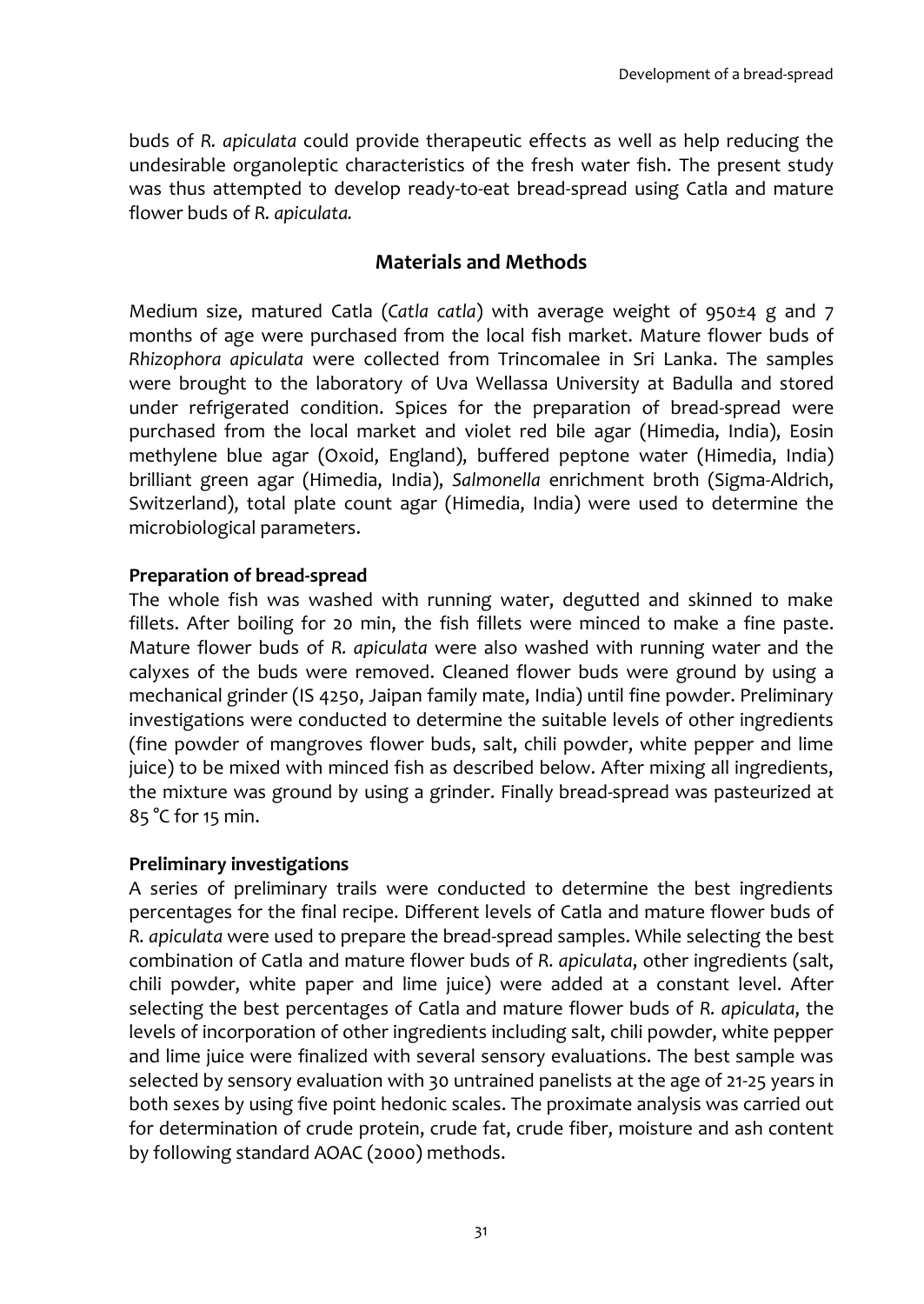## **Determination of keeping quality of the bread-spread**

The microbiological tests were done to determine for the presence of the total Coliform, *Escherichia coli* and *Salmonella* counts in the bread-spread by following standard AOAC methods (2000) with some modifications, *i.e.* Violet red bile agar (Himedia, India) for total Coliform, Eosin methylene blue agar (Oxoid, England), Buffered peptone water (Himedia, India), Brilliant green agar (Himedia, India) for *Escherichia coli*, *Salmonella* enrichment broth (Sigma-Aldrich, Switzerland) for *Salmonella*, and total plate count agar (Himedia, India) for total aerobic microorganisms.

#### **Measuring pH of the product**

The pH of the developed bread-spread was measured using the procedure explained by (Dhanapal *et al.,* 2012) for fish samples with some modifications. The pH of the homogenate sample was measured using a calibrated digital pH meter (DELTA 320 digital pH-meter) at five-day intervals during the 30 days storage period at 4 °C. All measurements were triplicated.

#### **Determination of color**

Color of the final product was determined with Chroma meter (CR - 410 Konika Minolta, Japan). The color properties included  $L^*$  (lightness), a\* (redness), and  $b^*$ (yellowness) whereas whiteness was calculated using the Equation 1

Whiteness = 
$$
100 - [(100 - L^*)^2 + a^{*2} + b^{*2}]^{\frac{1}{2}}
$$
 (Equation 1)

## **Statistical Analysis**

The results were analyzed using descriptive statistics and ANOVA whereas the sensory data were analyzed using Friedman's test in Minitab 17 statistical software.

## **Results and Discussion**

## **Determination of the best combination of** *C. catla* **and mature flower buds of** *R. apiculata* **for the bread-spread**

The bread-spread produced with 90% (w/w) of Catla and 6% (w/w) of mature flower buds of *R. apiculata* received significantly high ranks (p<0.05) for spreading ability and overall acceptability (Figure 1). The color, taste, appearance and smell received similar ranking to other preparations (p>0.05). Therefore, the bread-spread made from 90% (w/w) of Catla and 6% (w/w) of mature flower buds of *R. apiculata* was considered the best among the tested preparations. Catla offers distinct advantages such as white color meat and good taste and thus, good scope for value addition. Value-addition enhances their acceptability and market value as revealed by the sensory evaluation of processed products [\(Pagarkar](#page-8-0) *et al.*, 2011). Studies on *R. apiculata have* confirmed the presence of anti-oxidant, anti-diabetic, anti-cancer, anti-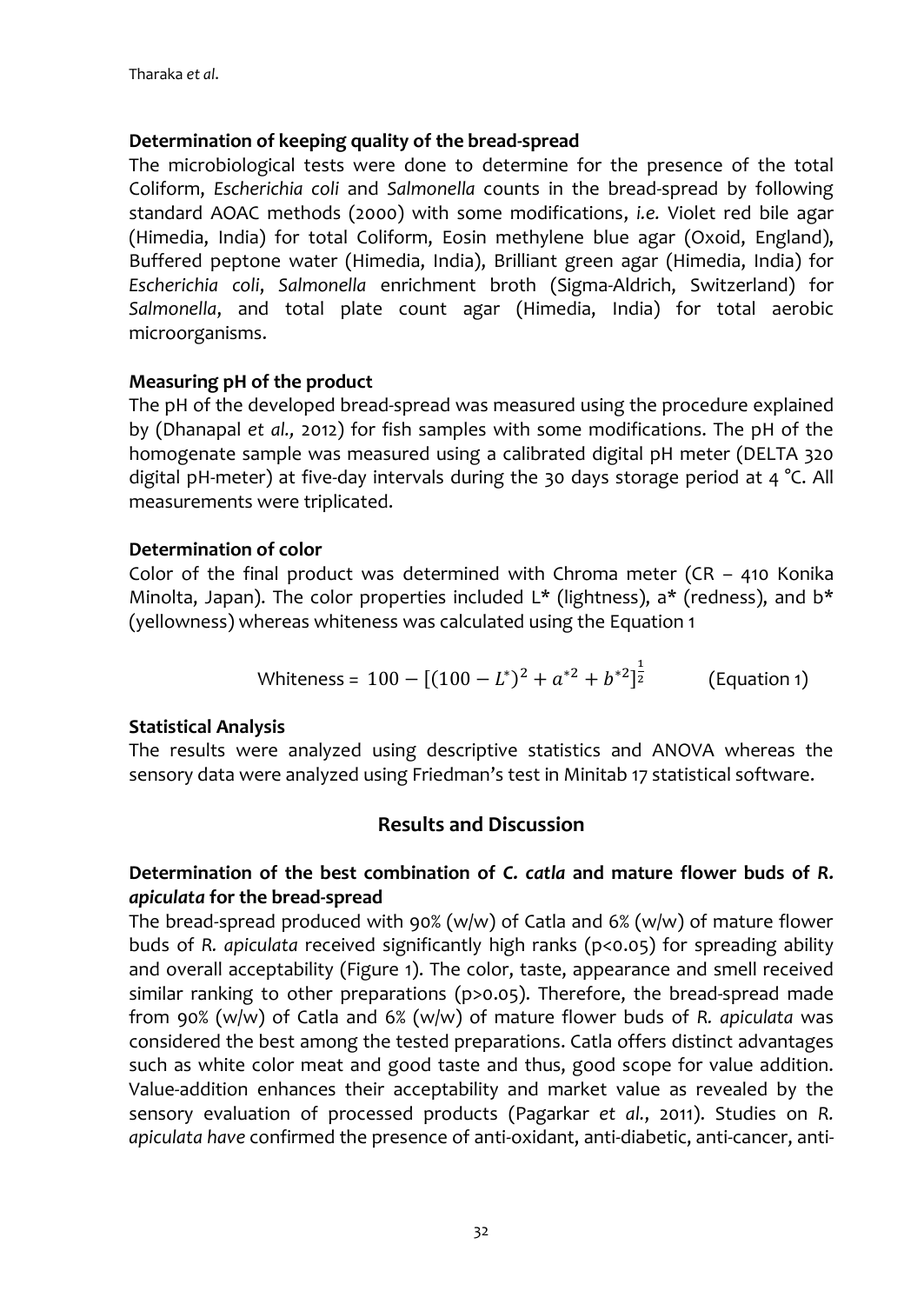inflammatory, anti-tumor, anti-microbial and anti-viral properties in various parts of the plant (Bandaranayake, 1998)



Figure 1. Sensory evaluation for the determination of optimum incorporation levels of *Catla catla* and mature flower buds of *Rhizophora apiculata*

## **Determination of the best salt, chili, white pepper, and lime juice percentages for the bread-spread**

The bread-spread produced with  $1\%$  (w/w) of salt have obtained significantly (p<0.05) high rank for taste and overall acceptability. The color, texture, appearance, smell and spreading ability had no significant (p>0.05) difference to other preparation. Therefore, the treatment made from  $1\%$  (w/w) salt was considered the best. According to the recent studies, nearly 1.0 - 1.5% (w/w) salt was used to prepare the value added minced fish based product from Catla (Vanitha *et al*., 2013). The sensory evaluation for the developed bread-spread showed similar results. The bread-spread produced with 1% (w/w) of chili had obtained significantly ( $p$ <0.05) high ranks for color, taste, appearance and overall acceptability, while texture and smell had no significant (p>0.05) difference compared to other preparations. Therefore, the treatment made from 1% (w/w) chili was determined as the best. The bread-spread produced with 1.5% (w/w) of white pepper have obtained significantly ( $p<0.05$ ) high rank for color, taste and overall acceptability while texture, appearance smell and spreading ability showed no significant difference (p>0.05). Therefore, the treatment made from 1.5% ( $w/w$ ) white pepper was determined as the best. There are scientific evidence to prove that pepper have health benefits, particularly in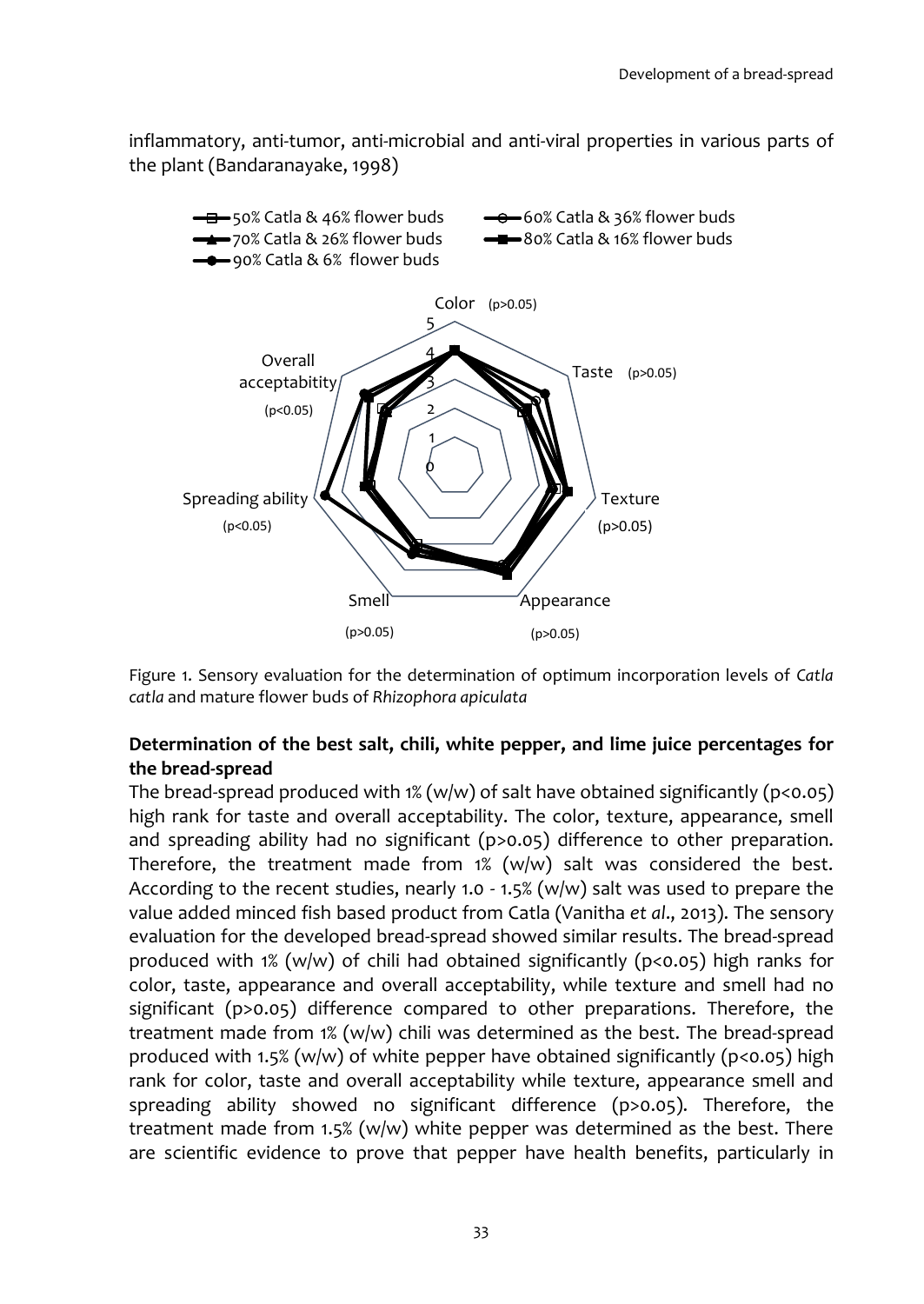enhancing digestive tract function (Singletary, 2010). Adding 1.5% (w/w) white pepper gives favorable color and also enhances the health and nutritional values of the final product. The bread-spread produced with 1.5% (w/w) of lime juice have received significantly high acceptability (p<0.05) for color, taste and smell while texture, appearance and spreading ability showed no significant (p>0.05) difference among the preparations. Therefore, the treatment made from  $1.5\%$  (w/w) lime juice was selected as the best.

#### **Determination of keeping quality of the bread-spread**

Some ready-to-eat foods are considered as potentially hazardous as these foods can support growth of pathogenic bacteria. Hence, such food items must be stored in recommended temperatures to minimize the growth of food-borne pathogens or to prevent the formation of toxins in the food. Presence of total coliforms (*Enerobacter, Klebsiella, Citrobactor* and *Escherichia)* is considered as a specific bacterial indicator of fecal pollution of water and food. As such, their presence in ready-to-eat foods is an indication of poor hygiene and sanitation or inadequate heat treatments.

Environmental contamination can also result in the presence of *Salmonella* in foods even at lower numbers. Their presence in ready-to-eat foods may be a result of undercooking, poor handling practices and cross-contamination. Sri Lankan Standards (SLS) for mince fish products only allow 11 cfu/g (colony forming units per gram) of *Escherichia coli* and absence of *Salmonella*, and a maximum total plate count (TPC) of 10<sup>5</sup> cfu/g. The TPC indicates the level of microorganisms in a product. The TPC on fish and fishery products generally do not relate to food safety hazards, but sometimes can be useful to indicate quality, shelf life and post heat-processing contamination. In the present study, the microbiological observation confirmed that the bread-spread developed was free of total coliform and *Salmonella*. However, even the absence of target pathogens in tests specific for them only provides a degree of probability of absence in the whole batch of food (Greenwood and Roberts, 2003). Table 1 shows that the TPC of the samples tested was well below the SLS limit of specification for quick frozen whole fish, fish fillets, steaks and minced fish. Therefore, the product developed was found to be a safe food for the consumers up to 28 days.

| Storage Time (days) | Colony count (cfu)           |  |
|---------------------|------------------------------|--|
| Ω                   | $3.12 \pm 0.26$ <sup>*</sup> |  |
|                     | $4.29 \pm 0.09$              |  |
| 14                  | $4.57 \pm 0.01$              |  |
| 21                  | $4.9 \pm 0.02$               |  |
| 28                  | $4.99 \pm 0.01$              |  |

Table 1. Changes of Total Plate Count of bread spread prepared with *Catla catla* and mature flower buds of *Rhizophora apiculata* during storage at refrigerated temperature.

 $\hat{ }$ mean values  $\pm$  standard deviation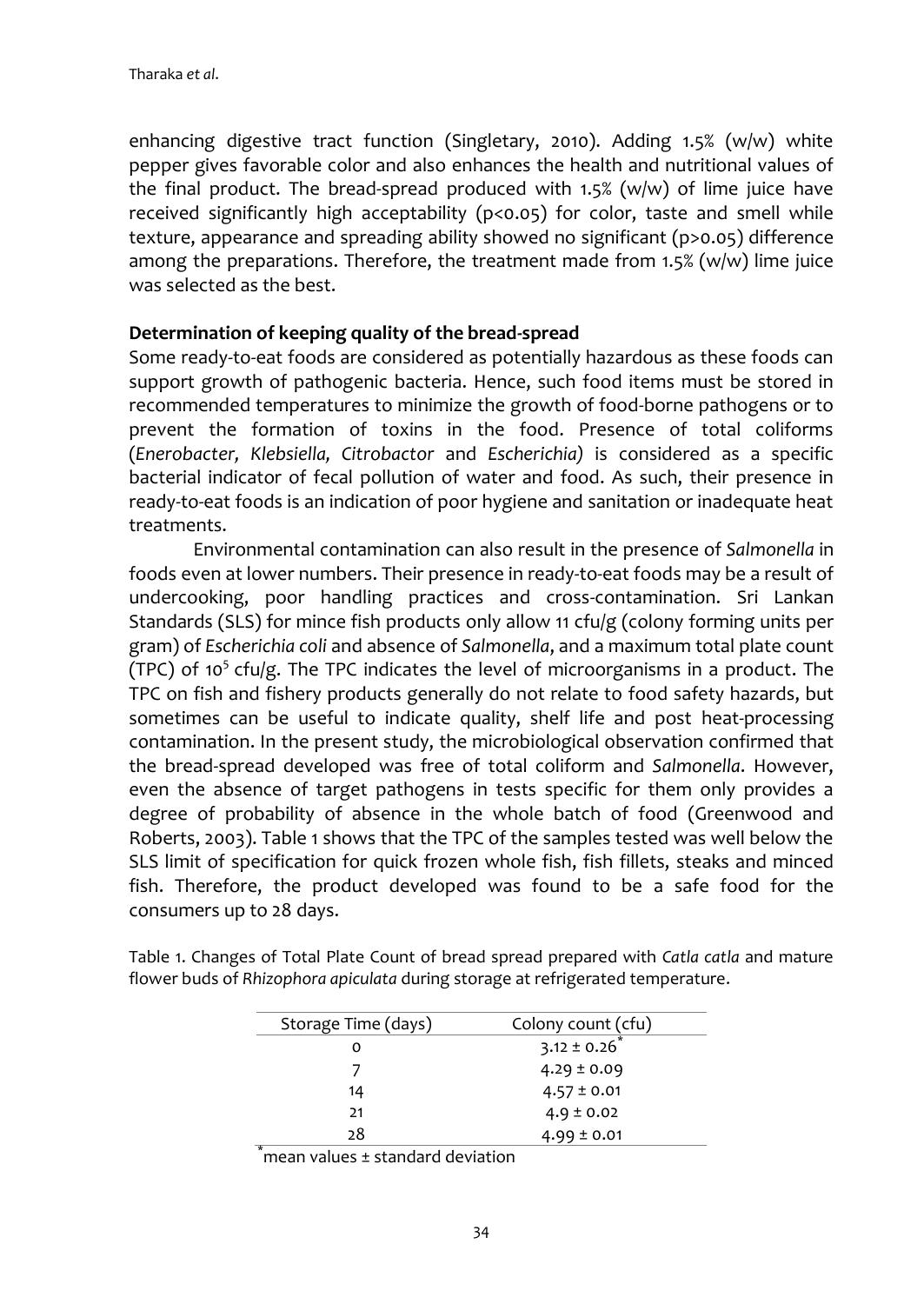## **Keeping quality analysis**

It is a common practice to measure the pH of the muscle tissue (Howgate, 2009) in order to capture fish deterioration. Directly after death of the fish, a series of biochemical reactions starts, which is important for the quality and shelf life of products (Rehbein and Oehlenschlager, 2009). The pH of the bread-spread developed in the present study was 6.36±0.06 for day 0 and it has been sequentially reduced during storage period (Table 2).

Table 2. Changes of mean pH of bread spread prepared with *Catla catla* and mature flower buds of *Rhizophora apiculata* during storage at refrigerated temperature.

| Storage Time (days) | рH                |  |
|---------------------|-------------------|--|
| o                   | $6.36 \pm 0.06^*$ |  |
| 5                   | $6.35 \pm 0.04$   |  |
| 10                  | $6.33 \pm 0.05$   |  |
| 15                  | $6.29 \pm 0.02$   |  |
| 20                  | $6.27 \pm 0.08$   |  |
| 25                  | $6.21 \pm 0.03$   |  |
| 30                  | $6.19 \pm 0.01$   |  |

\*mean values ± standard deviation

The bread-spread contains Catla fish flesh as the major ingredient. The slightly acidic pH value of the bread-spread at the beginning may be due to the presence of white muscles with low amount of glycogen in the flesh of Catla fish compared to red muscle (Susanto *et al*., 2012). When the fish was killed, anaerobic glycolysis continues, increasing the concentration of L-lactate in the fillet with a concomitant decrease in the pH value (Rehbein and Oehlenschlager, 2009). Typically, the postmortem pH value of the fresh water carps is slightly acidic, around 6.0 (Susanto *et al*., 2012). The pH decrease in post-mortem fish meat depends on the lactic acid produced by the decomposition of glycogen. The rate of change of pH in fish is influenced by glycogen content in fish meat. The pH value of fish with high amounts of glycogen red muscle is lower than that of the fish with high amounts of white muscle (Tejada, 2009). Fish bacteria are sensitive to low pH, which promotes oxidation of myoglobin (Ozogul, 2010). Amount of glycogen in red meat is higher than that in white meat.

One of the reasons for the pH reduction of the bread-spread during the storage at 4 °C may be due to the accumulation of lactic acid from the decomposition of glycogen in fish muscles after the rigor mortis condition (Susanto *et al.,* 2012). The slow rate of pH reduction during storage of the newly developed bread-spread may be due to the antioxidant properties of mature flower buds of *R. apiculata* and other ingredients including white pepper, chili and lime juice. The literature shows that *R. apiculata* contains flavanoids, tannin, catechin, anthroquinone, and phenolic group (Ravikumar *et al*., 2010), and these tannins have strong antioxidant activity (Rahim *et al*., 2008). The increase of pH may be attributed to the accumulation of alkaline compounds such as ammonia and trimethylamine derived from microbial action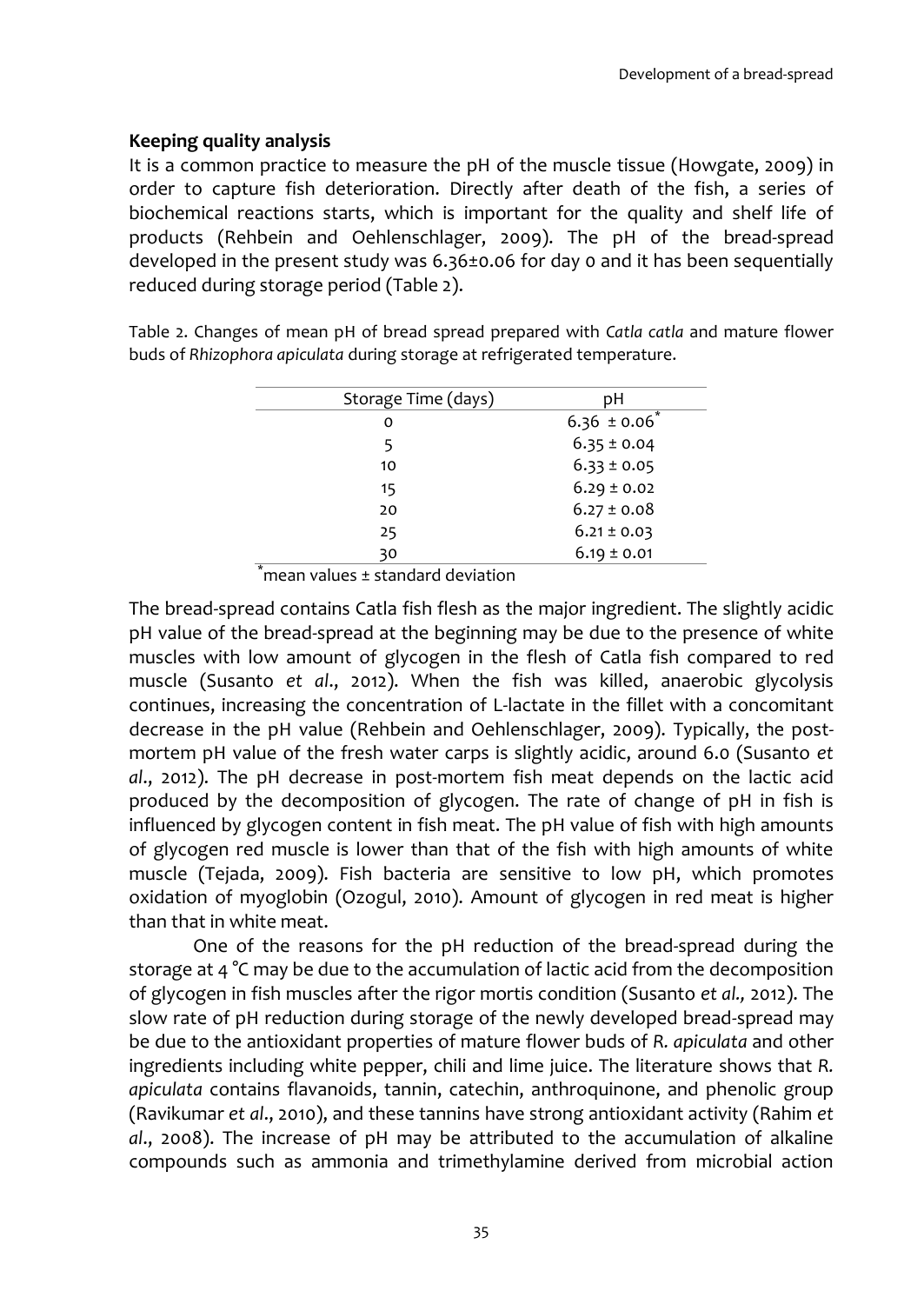during fish muscle spoilage (Ozyurt *et al*., 2009). Nevertheless, increasing pH values at a higher rate compared to initial pH values show that fish flesh has spoiled and it is not suitable for the consumption (Susanto *et al*., 2012). According to a recent study Kovakka (*Coccina grandis*) leaves-incorporated tilapia (*Oreochromis mossambicus*) paste can be kept without spoilage for 30 days under refrigerated condition (Illangakoon and Abeyrathne, 2015) and this observation is comparable to the observation of the present study.

#### **Proximate analysis of bread-spread**

Fish has attained a great nutritional significance in recent years for providing best source of protein and lipids (Hussain*et al*., 2011). It has been recognized as an excellent food source for human beings. Fish is preferred as a perfect diet not only due to its excellent taste and high digestibility, but also because of having higher proportions of unsaturated fatty acids, essential amino acids and minerals for the formation of functional and structural proteins (Jakhar *et al.,* 2012). The bread-spread developed in the present study contains Catla fish flesh as the major ingredient and it has a significant contribution to the nutritional composition.

The total lipid content of Catla is generally high, ranging from 1.2 % to 7.9 %. According to Jakhar *et al*. (2012), the saturated fatty acids are abundant in Catla (60.92%) while polyunsaturated fatty acids are present only around 12.5%. Normally Catla contains 77.9% moisture (Shailender, 2013). The proximate analysis of the newly developed bread-spread in this study showed comparable levels as reported by Vanitha *et al*. (2013) (Table 3).

| Amount (%)      |
|-----------------|
| 20.82±1.49      |
| $2.81 \pm 0.02$ |
| $1.94 \pm 0.01$ |
| 72.50±0.03      |
| $2.10 \pm 0.11$ |
|                 |

Table 3. Proximate compositions of the bread-spread prepared with *Catla catla* and mature flower buds of *Rhizophora apiculate*

 $\lq$ mean values  $\pm$  standard deviation

#### **Determination the color of bread-spread**

Table 4 shows that the lightness  $(L<sup>*</sup>)$  of the bread-spread is higher than the carps mince fillets. The high L\* value may be due to the incorporation of other ingredients in bread-spread specially chili and white pepper. Both redness  $(a<sup>*</sup>)$  and yellowness (b\*) were positive in both bread-spread and minced fish fillets, indicating that there are no greenness and blueness in the final product. Myoglobin plays an essential role in the whiteness of most fish based minced products (Chen, 2002). A recent study reported that the whiteness of carp surimi gel was 61.17±0.49 (Abdel-Aal *et al*., 2014). However, compared to minced fillets, whiteness was high in bread-spread.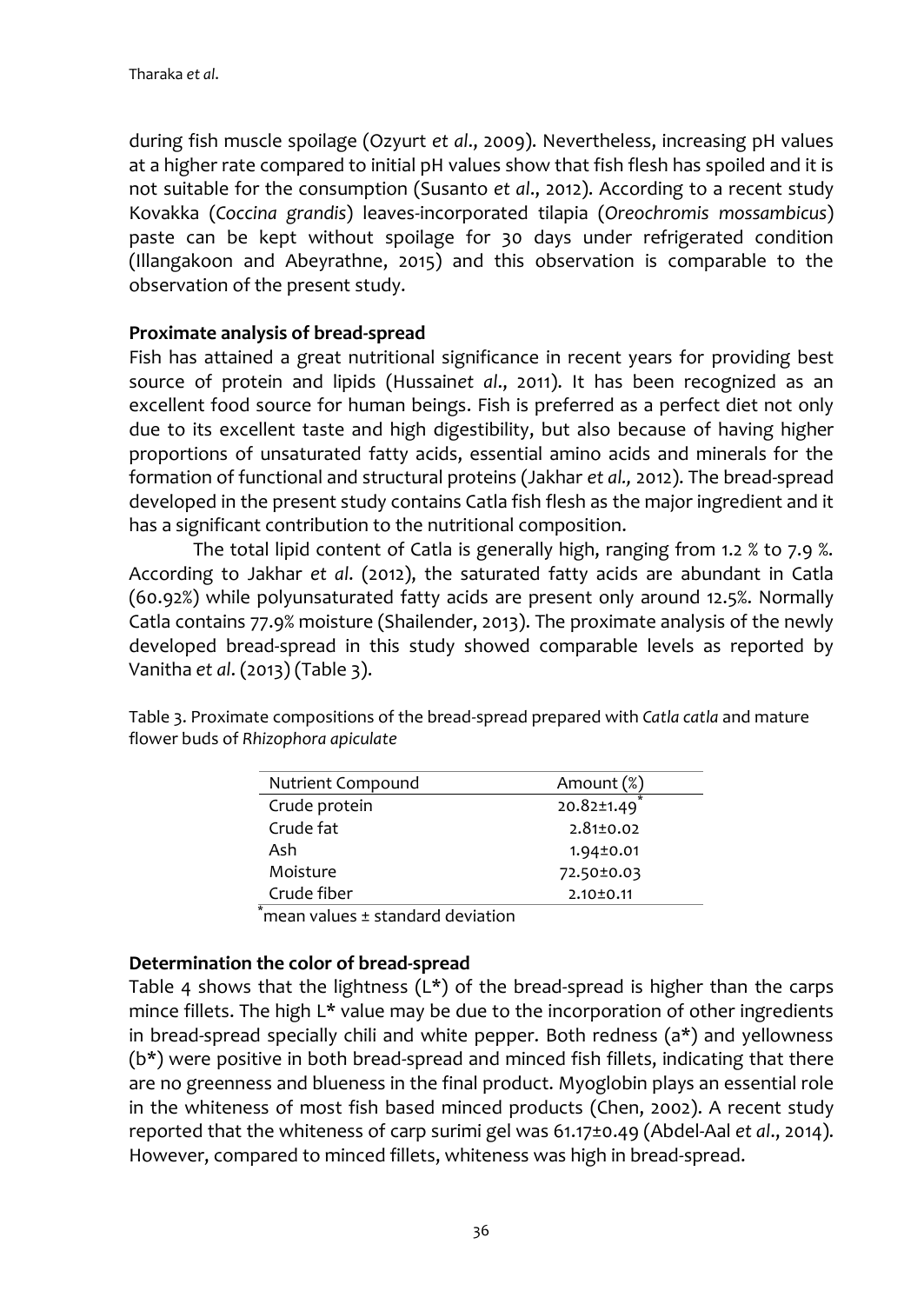Table 4. Color parameters of bread-spread prepared with *Catla catla* and mature flower buds of *Rhizophora apiculate*

| Samples                          | $L^*$ (lightness)             | a* (redness)    | b* (yellowness)  |
|----------------------------------|-------------------------------|-----------------|------------------|
| Catla bread-spread               | $61.22 \pm 0.54$ <sup>†</sup> | $7.48 \pm 0.29$ | 22.79±0.11       |
| Carp minced fillets <sup>T</sup> | 44.13±1.59                    | $8.47 \pm 1.60$ | $11.58 \pm 1.34$ |
| .                                |                               |                 |                  |

<sup>†</sup>Source: Abdel-Aal*et al*. (2014); <sup>†</sup>The mean values ± standard deviation

#### **Conclusion**

The bread-spread developed with 89% of Catla (w/w), 6% of mature flower buds of *Rhizophora apiculata* (w/w), 1% chili (w/w), 1% salt (w/w), 1.5% white pepper (w/w) and 1.5% lime juice (w/w) provided the best composition. The proximate analysis revealed that the bread-spread contains 72.50±0.03% of moisture, 20.82±1.49% of protein, 2.81±0.02% of fat, 2.10±0.11% of crude fiber and 1.94±0.01% of ash. The product is microbiologically safe up to 28 days under refrigerated condition.

## **Acknowledgment**

This research was funded by Uva Wellassa University, Badulla, Sri Lanka.

## **References**

- Abdel-Aal, H.A., Mohamed, H.M.A., Hammam, A.M. and Elhosan, R.M. (2014): Physical, chemical and sensory evaluation of Common carp fish (*Cyprinus carpio*) surimi. Egyp. J. Aquacult. 4(1): 409-425.
- Abidin, N.A.Z., Halim, N.H.A. and Me, R. (2013): Basic study of chemical constituents in Rhizophora species. *The Open Conf. Proc. J.*, 4: 27-28
- Baba, S., Chan H. T. and Aksornkoae S. (2013). Useful Products from Mangrove and Other Coastal Plants. ISME Mangrove Educational Book Series No 3.
- Bandaranayake, W. (1998): Traditional and medicinal uses of mangroves. *Mangrov. Salt Marsh.* 2: 133-148.
- <span id="page-8-0"></span>Chen, H. (2002): Decoloration and gel‐forming ability of horse mackerel mince by air‐flotation washing. *J. Food Sci.* 67**:** 2970-2975.
- Dhanapal, K., Reddy, G.V.S., Naik, B.B., Venkateswarlu, G., Reddy, A.D. and Basu, S. (2012): Effect of cooking on physical, biochemical, bacteriological characteristics and fatty acid profile of tilapia (*Oreochromis mossambicus*) fish steaks. *Archiv. Appl. Sci. Res*. 4**:** 1142-1149.
- Greenwood, M. and Roberts, D. (2003): Practical Food Microbiology, Blackwell Publishing Ltd.
- Howgate P. (2009): Traditional methods. Fishery Products: Quality, Safety and Authenticity. (Rehbein, H. and Oehlenschlager, J. Editors) pp 19-41. Oxford: Blackwell Publishing Ltd.
- Hussain, B., Mahboob, S., Hassan, M., Liaqat, F., Sultana, T. and Tariq, H. (2011): Comparative analysis of proximate composition of head from wild and farmed Catla Catla. *J. Anim. Plant. Sci*. 21**:** 207-210.